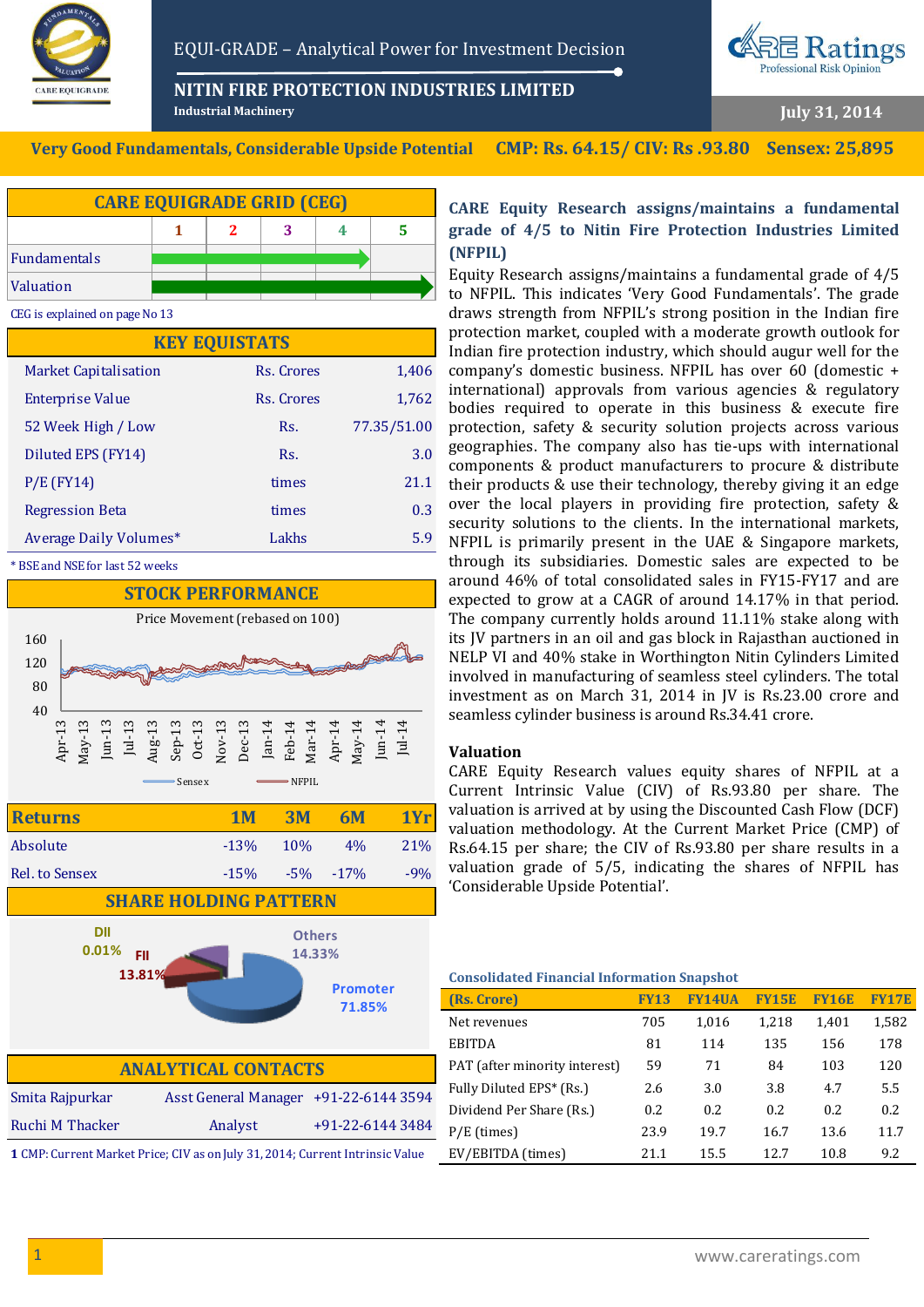



# **FUNDAMENTAL GRADE Very Good Fundamentals 4/5**

# **One of the leading companies providing end-to-end solutions in fire protection, safety and security services; to benefit from growth in Indian fire protection industry**

The global organized fire protection equipment and solutions industry (which includes fire detection, fire suppression, fire depression and fire-fighting systems) was estimated to be around USD 100 bn in 2012. The growth in the industry is expected to be driven by 1) increasing investments in Data Centers, BPOs, Malls, R&D, Power/Petrochemical, Telecom and IT; 2) rise in the terrorist threats  $\& 3$  strict government regulations, making it compulsory for upcoming and existing buildings to have a fire protection system. NFPIL is a well-established and only listed Indian company in the fire protection industry providing end-to-end solutions in the area of fire detection, fire protection, fire suppression and fire-fighting systems. With leadership position and expertise in the fire protection, safety and security services, coupled with a robust industry outlook, NFPIL is well placed to leverage its strengths and exploit the opportunities available in the Indian fire protection, security and safety solutions market. We expect NFPIL's revenue from the Indian market and exports to grow at a CAGR of 16.49% and 12.67% over the next four years respectively.

## **Existing order book and strong execution track record across sectors provides revenue visibility**

The company has a domain expertise in designing, integration, supply, installations, testing, commissioning and servicing of various types of fire protection systems and solutions and has a track record of over 27 years in executing these projects. This has enabled NFPIL to continue to win new engagements and grow existing relationships and help establish a strong and diversified customer base. The company has an experience of serving clients both in India and UAE from across sectors for facilities such as manufacturing plants, data centers, telecom towers, commercial and residential complexes, malls, hospitals, printing press, airports, offshore oil platforms and refineries; for clients like Tatas, Bharat Petroleum, Indian Oil, Vodafone, Maruti Suzuki, Essar and Glenmark. Currently, the company has an outstanding order book of around Rs.800 crore for turnkey projects which are expected to be executed over the next 18 months and has bid for tenders of an effective value of over Rs.1,100 crore (success ratio of company is around 25- 30%). Out of total order book position, Rs.300 crore is for domestic projects and balance Rs.500 crore are majorly from UAE (in UAE, the company has been awarded a project worth Rs.270 crore for installation of fire protection system in UAE International Airport which is expected to commence in 2016 and complete by 2018.)

# **Tie-ups with global suppliers for key components and approvals from regulatory authorities (both domestic and international) provide an edge over competition**

The company provides a range of products and services right from the basic-level fire extinguishers to the sophisticated fire protection and security systems. The company provides 1) automated water and gas-based fire suppression systems along with fire detection and security systems on turnkey basis 2) gas-based suppression systems for mission critical areas, 3) fire alarm system including smoke detectors, optical smoke detectors, optical beam detectors, heat detectors, multi-sensor detectors, and flame detectors. While, the fire protection cylinders are sold under the brand name 'NITIE', NFPIL sources other components from international suppliers, both for execution of fire protection projects and for re-sale of these products. The company is a distributor in India and UAE for fire detection products of Apollo Fire Detectors Limited (U.K.) and has tie-ups with Kiddie Fire Protection, UK, a distributor for the Argonite–C60 and NOVEC 1230 fire suppression systems and with DuPont Inc., USA, an original equipment manufacturer (OEM) for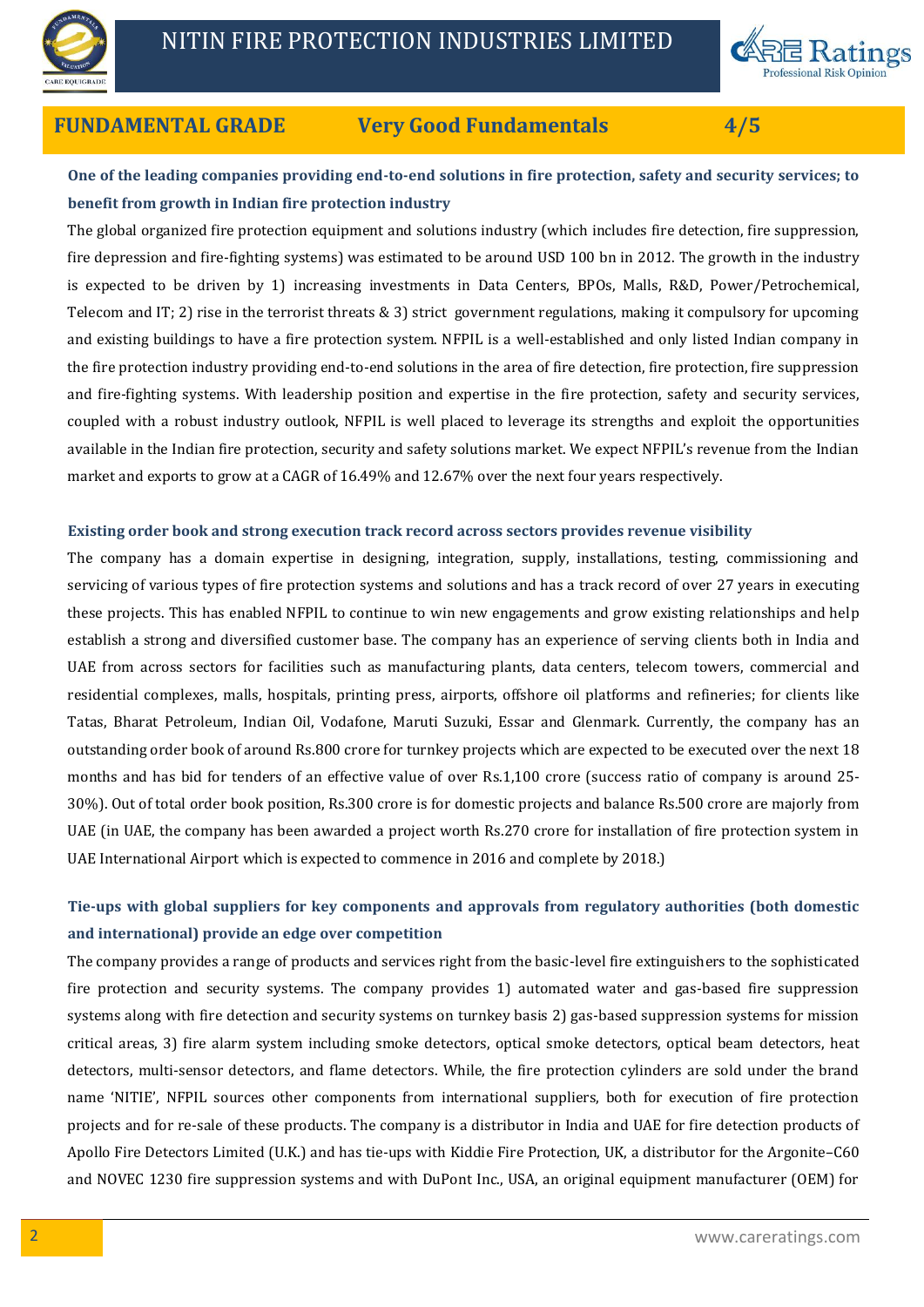



HFC 227ea, an ozone friendly gas for fire suppression systems. These tie-ups provide NFPIL an access to new technologies and thereby provide an edge over competition.

| Table 1: List of key component suppliers for NFPIL |            |                                           |  |  |  |
|----------------------------------------------------|------------|-------------------------------------------|--|--|--|
| <b>Company</b>                                     | Country    | <b>Products</b>                           |  |  |  |
| Apollo Fire Detectors Limited                      | UK         | Detection systems                         |  |  |  |
| Kidde AirSense Limited                             | UK         | LHS systems                               |  |  |  |
| Dupont Inc                                         | <b>USA</b> | FM 200 gas                                |  |  |  |
| Kidde Fire Protection Limited                      | UK         | Suppression system for Marine application |  |  |  |
| Kentec Electronic Limited                          | UK         | Analog Addressable Electronic Panels      |  |  |  |

## **Table 1: List of key component suppliers for NFPIL**

## *Source: Company*

NFPIL is the only Indian company to have over 60 (domestic + international) approvals from various agencies and regulatory authorities for fire protection, safety and security systems. These approvals allow the company to execute projects across geographies.

| <b>Agencies and Authorities</b>      | Country    |
|--------------------------------------|------------|
| Underwriters Laboratories            | <b>USA</b> |
| Loss Prevention Certification Board  | <b>UK</b>  |
| <b>Factory Mutual</b>                | <b>USA</b> |
| <b>European Conformity</b>           | <b>UK</b>  |
| <b>BSI Kitemark</b>                  | <b>UK</b>  |
| VDS Schadenverhütung                 | Germany    |
| Bureau of Indian Standards           | India      |
| National Fire Protection Association | <b>USA</b> |

## **Table 2: Indicative list of approval from various agencies and regulatory bodies**

## *Source: Company*

In 2013, the company has availed a license under the provisions of the Maharashtra Fire Prevention and Life Safety Measures Act, 2006 (Maharashtra III of 2007) from the Government of Maharashtra, Directorate of Maharashtra Fire Services to act as a licensed agency for the purposes of fire prevention and life safety measure in relation to 1) firefighting system installation such as hydrants, sprinklers, pumping, 2) detection and fire suppression system and passive protection such as cable protection, fire doors. Hence, the company can carry out inspections and audits of its clients which increase scope in project maintenance contracts.

# **Promoter-driven company, albeit with promoters having over 27 years of experience and technical expertise in fire protection industry**

NFPIL's promoters have more than two decades of experience in the fire protection industry. The Chairman of the company, Mr. Nitin Shah who holds Diploma in Mechanical Engineering and is currently President of Fire Protection Association of India and has received the Udyog Ratna award for three years consecutively. Mr. Nitin Shah is supported in business by his sons Mr. Rahul Shah and Mr. Kunal Shah. The promoter and promoter group held 71.85% equity shares in the company as on March 31, 2014.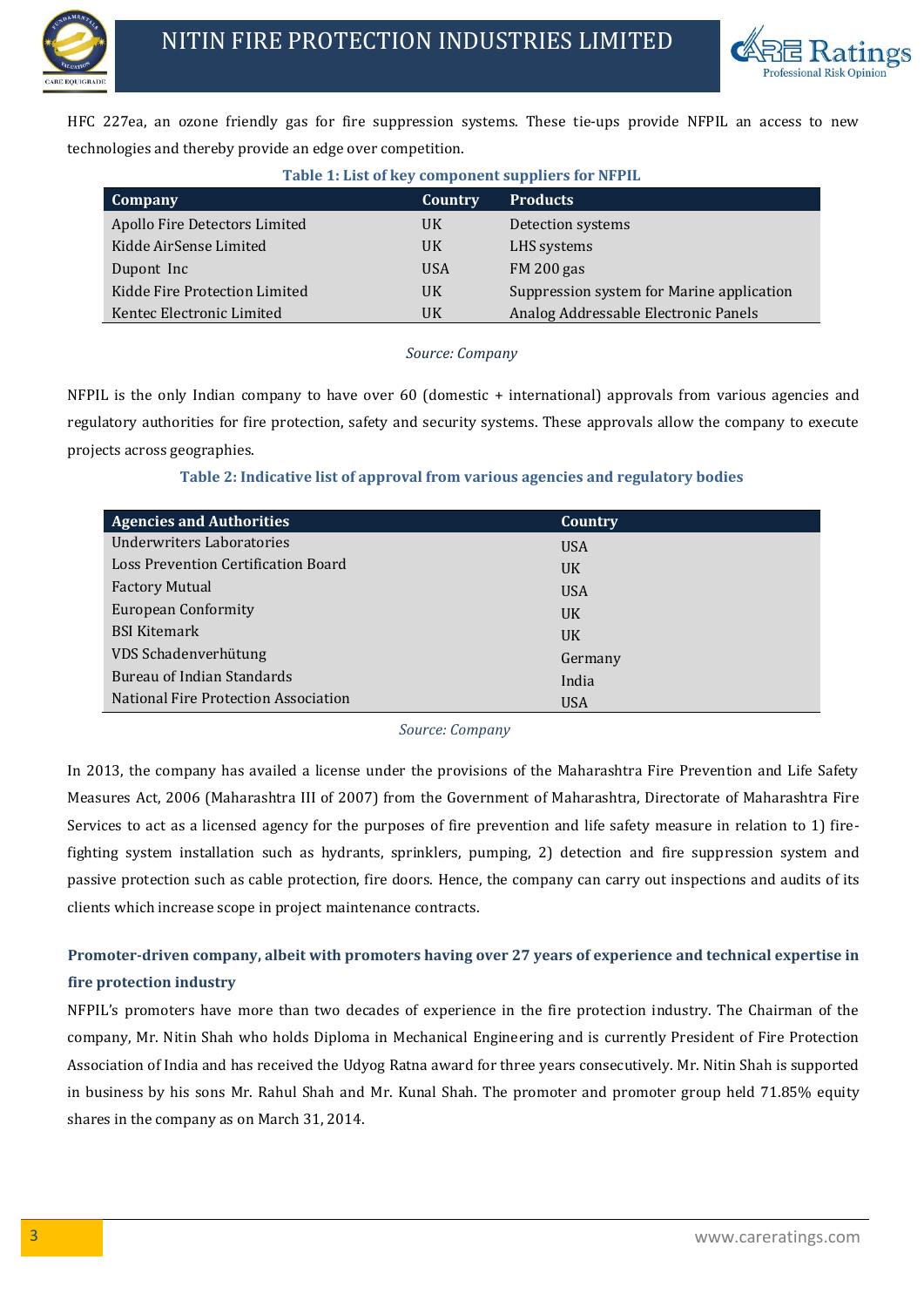



#### **Equalised focus on domestic and international markets**

During FY13 (refers to the period April 1 to March 31), the company projected to increase domestic sales to contribute to more than 50% of total sales (in FY12, contribution was around 37%), however, the same was not achieved on account of sluggish growth in economy in India. For FY15-17, the management estimates international and domestic segment to contribute almost equally to the revenues of the company. Also, in order to further expand international presence, the company has incorporated Firetech Systems Limited (commenced operations in 2013) as a step-down subsidiary to trade in fire protection system products in Europe. Currently, the business in Europe is in its nascent stage. The company is also shifting business of Nitin Global Singapore engaged in fire protection products distribution through NFPIL for improved synergy of supply chain management.

#### **Foreign exchange volatility - a key risk to EBITA margin**

NFPIL imports around 60% of total raw material requirements and around 54% of total sales are in international market. During FY14, the company had a net export exposure risk of around Rs.107.00 crore exposing the company to currency appreciation risk. Currently, the company hedges around 50% of foreign currency risk exposure and balance 50% is expected to be covered under natural hedge. In FY14, the company incurred foreign currency losses of Rs.5.54 crore. Going forward too, we believe foreign exchange volatility could be a key risk to the company's EBITDA margin, owing to high imports and international sales in the group.







#### **Stake in seamless pressure cylinder business**

In December 2010, NFPIL entered into a 40:60 joint venture agreement for its high pressure, seamless steel CNG Cylinder manufacturing business carried on in its wholly owned subsidiary Nitin Cylinders Limited (NCL) with USbased Worthington Industries Inc (WII). WII acquired 60% stake in NCL with an option of buying the remaining 40% stake after three years (deal was valued at around USD21 mn). With this stake sale NCL is currently a 40% associate company of NFPIL and CNG cylinder manufacturing business at Visakhapatnam, SEZ with a capacity of 5 lakh cylinders per annum. The sale of stake in NCL was primarily on account of very high competition in the seamless steel cylinders business. The same is included in our valuation at book value of Rs.34.41 crore as on March 31, 2014.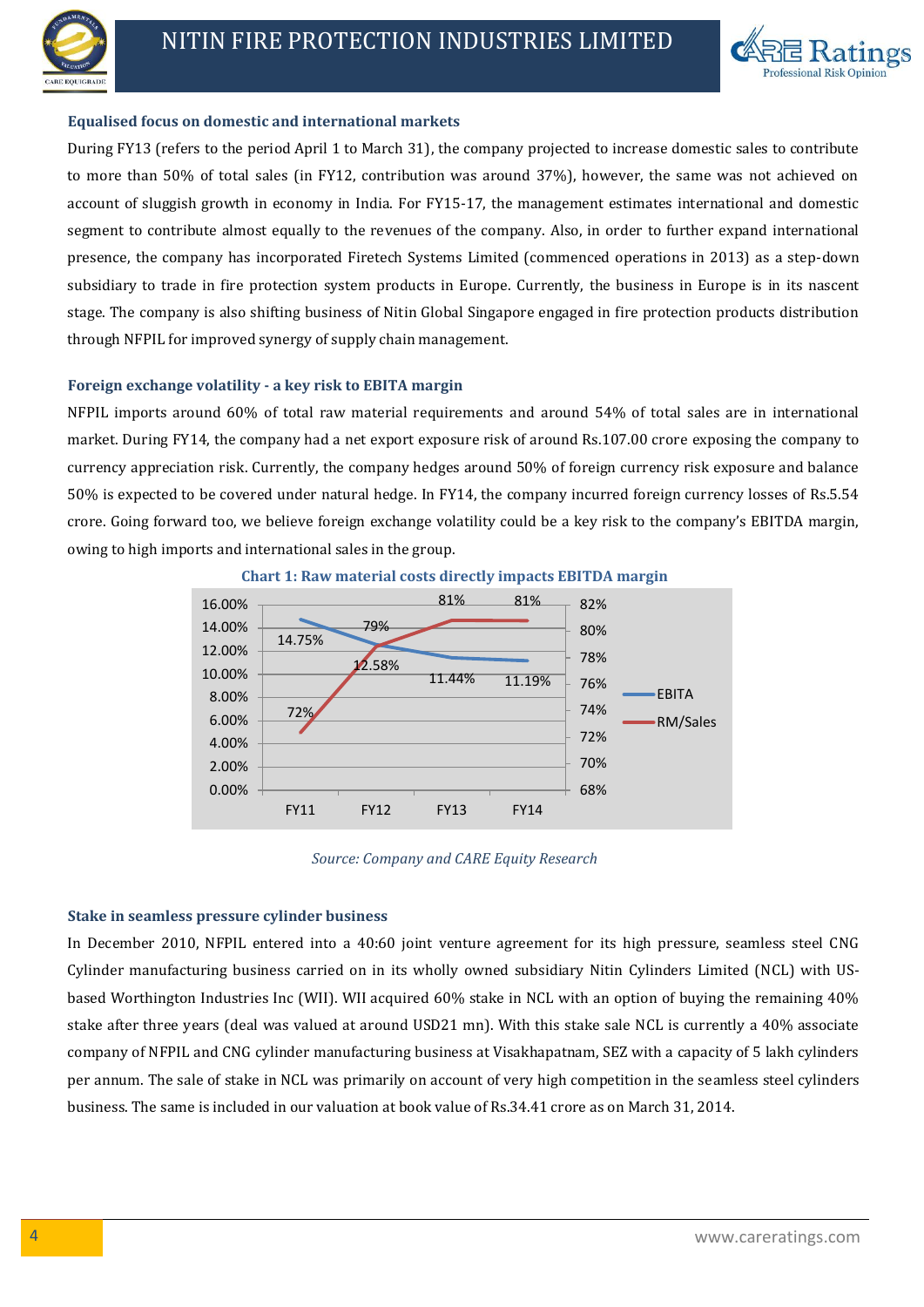



NFPIL, however, continues to stay into the trading business for industrial cylinders through its wholly owned Indian subsidiary Eurotech Cylinders Private Limited, which imports industrial cylinders from China and sells the same in India.

## **Stake in oil and gas block unrelated to the main business**

NFPIL along with its joint venture partners Gujarat State Petroleum Corporation Limited (GSPC), Hindustan Petroleum Corporation Limited (HPCL), Bharat Petroleum Corporation Limited (BPCL) and GAIL (NFPIL' stake: 11.1%) has entered into a production-sharing contract (for seven years) for exploration and production of a crude oil block in Rajasthan (auctioned in NELP VI) admeasuring a contract area of 4,613 sq. km. GAIL and GSPC are the main operators for the block. Out of the total seven wells, four wells of this block are estimated to have potential oil reserve of 32.3 mn barrels as per the GSPC DRHP (the same has yet not been certified by DGH (Director General of Hydrocarbons). While there are no obvious synergies of this venture with the fire protection business of NFPIL, this business is still at a nascent stage. The same is included at its book value of Rs.23.00 crore as on March 31, 2014, in our valuation.

## **Board in compliance with the listing agreement 49**

As on July 31, 2014, the Board of Directors of NFPIL consisted of five directors of which one is Non-Executive Director, and three are Non-Executive and Independent Directors, i.e. more than half of the board comprises of Non-Executive and Independent Directors. The board is chaired by Mr. Nitin M Shah, Promoter, Chairman and Director. The board has formed three sub-committees for audit, remuneration and shareholder's/ investor's grievance. As per the annual report of FY13, the same is in compliance with the listing agreement of the stock exchanges.

| <b>Name</b>               | <b>Designation held</b> | <b>Category of Director</b>              |
|---------------------------|-------------------------|------------------------------------------|
| Mr. Nitin M Shah          | Chairman and Director   | Non-Executive<br>Non<br>Promoter,<br>and |
|                           |                         | Independent                              |
| Mr. Kailat H Vaidyanathan | Director                | Non-Executive                            |
| Mr. Krishna Kant Jha      | Director                | Independent Non-Executive                |
| Mr. Ramayana M Nayak      | Director                | Independent Non-Executive                |
| Mr. Satish Kumar Dheri    | Director                | Independent Non-Executive                |

## **Table 3: Board of Directors**

*Source: Company*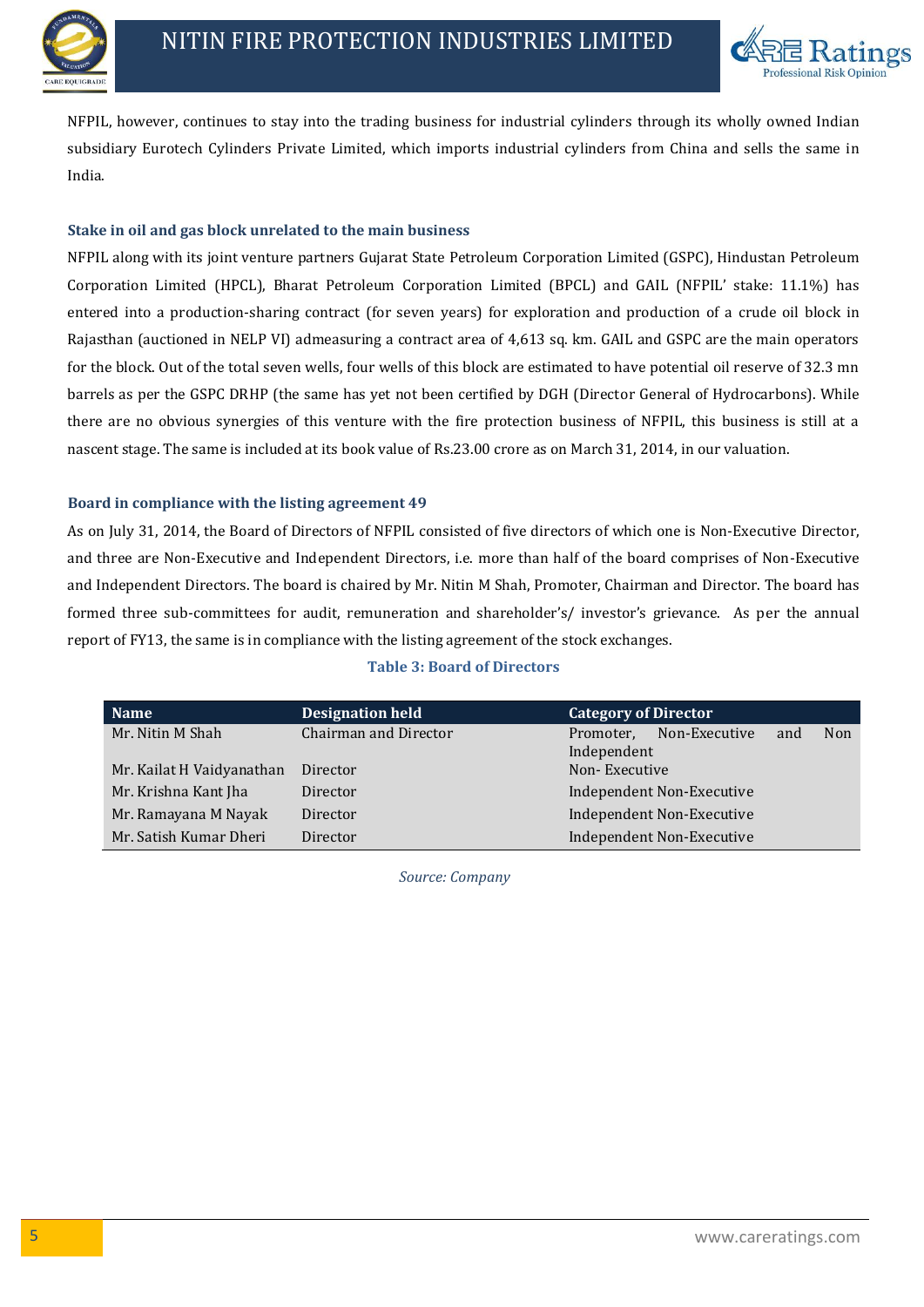



# **FINANCIAL ANALYSIS**

#### **Revenue growth to moderate at 15.91% CAGR over FY15-17E**

The company witnessed robust consolidated revenue growth at 32.38% CAGR from Rs.438 crore in FY11 to Rs.1,016 crore in FY14; supported by expansion in international markets and increase in domestic demand. Going forward, we expect revenue growth to moderate at 15.91% CAGR over FY15-17E, considering the high base effect and further scaling up operations in Europe remains to be seen. The growth in future is projected to be driven by high growth potential in the Indian markets as well as high demand from markets in UAE aided by expected infrastructure upscalement in the wake of EXPO 2020 to be hosted in Dubai.



**Chart 2: Revenue growth to moderate over FY15-17E**

*Source: Company and CARE Equity Research*

## **EBITDA margins at constant levels in FY15-17E**

We expect EBITDA margins at consolidated level to remain in the range of 11.00% during FY15-FY17. EBITA margins from the standalone business are expected to be around 8.9% on an average between FY15-17 due to lower contribution from this segment. During FY15-17, domestic market is expected to contribute around 46% to total sales and balance 54% is expected from business in international markets.

However, foreign currency exposure risk and change in revenue-mix could have an impact on the earnings of the company.





*Source: Company and CARE Equity Research*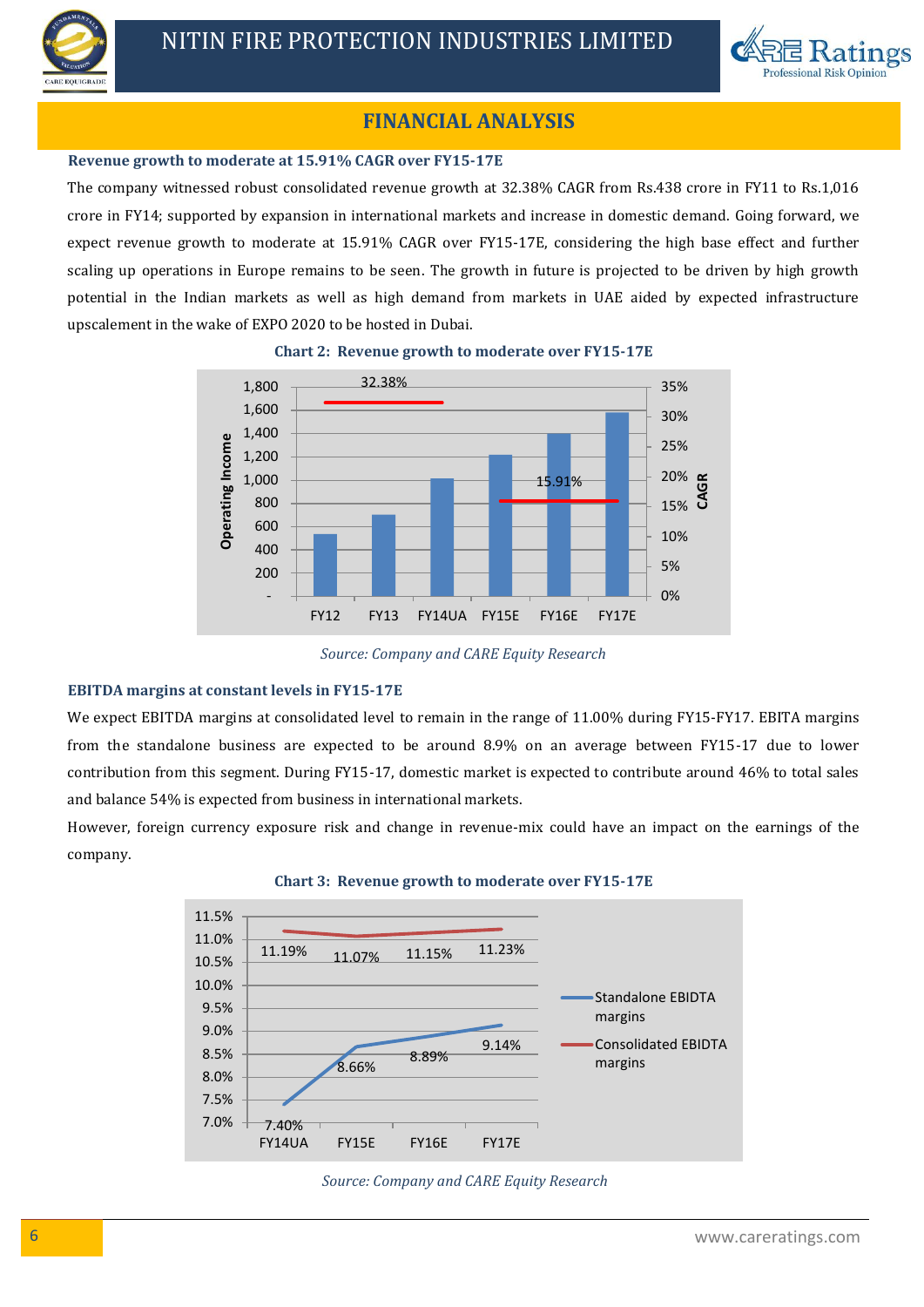



## **Return ratios to remain at constant levels**

We expect NFPIL's Return to Equity (RoE) to marginally decline to 19.00% in FY17 from 20.70% in FY14 and Return on Capital Employed to remain at consistent levels at 14.40% in FY17 from 13.80% in FY14. This is mainly on account of 1) moderate revenue CAGR of 15.91% over FY14-FY17 and 2) consolidated EBITA margin to be maintained at around 11.00% over FY14-FY17.

## **Leverage to decline led by robust operating cash flows and no major capital expenditure**

Led by robust cash flows and no major planned capital expenditure we expect the company's net debt-equity to decline from 1.1x in FY14 to 0.6x in FY17.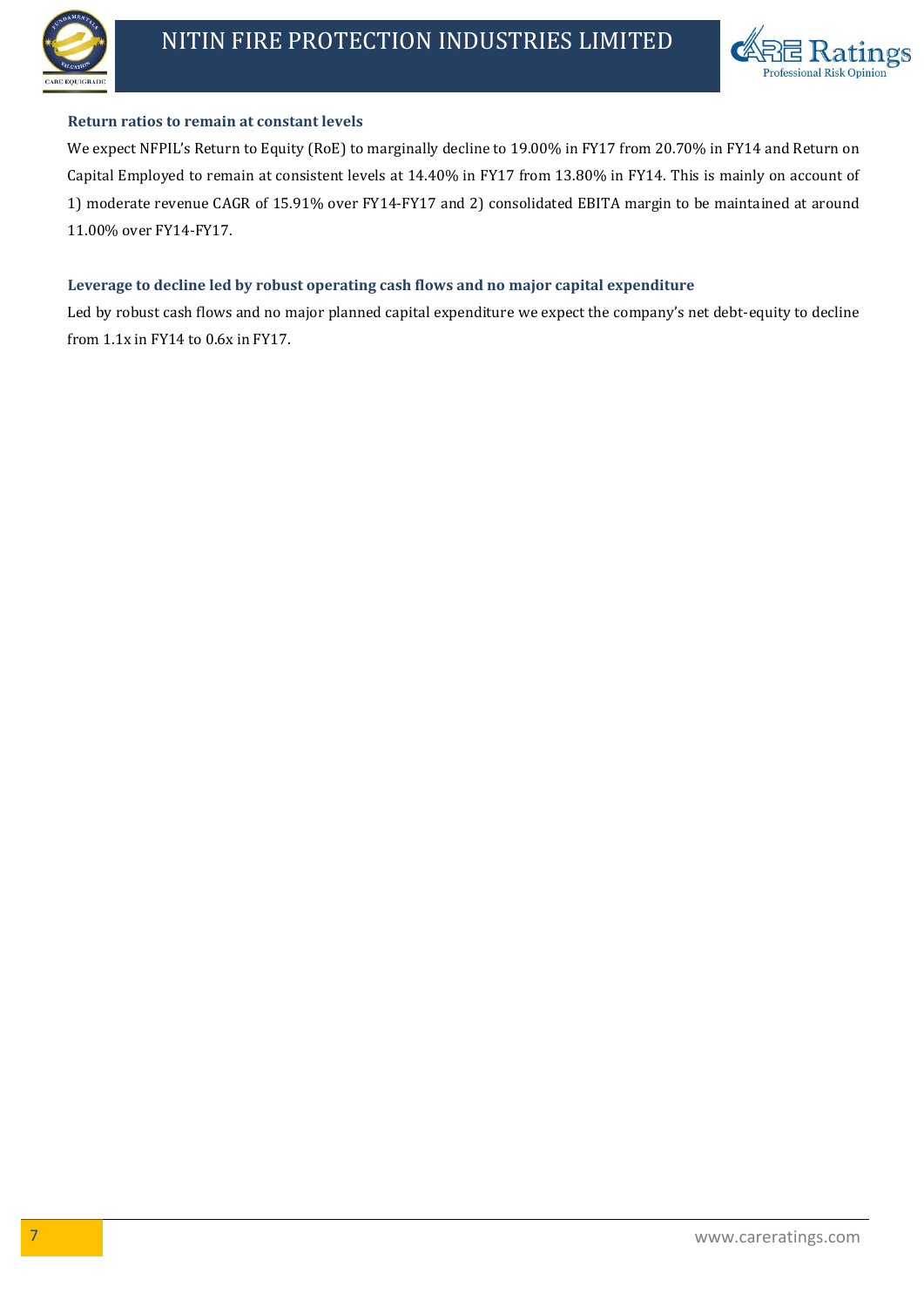



# **VALUATION GRADE Considerable Upside Potential 5/5**

## **CARE Equity Research values NFPIL at Rs.93.80 per share; assigns a valuation grade of 5/5**

CARE Equity Research values equity shares of NFPIL at a Current Intrinsic Value (CIV) of Rs.93.80 per share. Given, a fairly good revenue visibility on the back of strong presence of the company in Indian fire protection industry, coupled with the growth expected in the industry, we have used the discounted cash flow (DCF) methodology to arrive at valuation of the equity shares of NFPIL. The following are the key assumptions for arriving at the valuation.

## **Table 4: NFPIL: Valuation Assumptions**

| Cost of Equity | 15.20% |
|----------------|--------|
| Cost of Debt   | 9.00%  |
| Tax Rate       | 15.00% |
| $D/E$ ratio    | 0.67   |
| WACC           | 12.20  |

*Source: CARE Equity Research*

## (Rs. Crore except per share data) **2014-15 2015-16 2016-17 2017-18** PAT 84 103 120 143 Depreciation 7 7 6 6 Interest (1-Tax Rate) 32 30 32 34 Capital Expenditure **Capital Expenditure** (10)  $\qquad \qquad$  13 Increase in Working Capital (41) (89) (62) 54 **Free Cash Flow (FCF) 72 51 95 250** Discount Rate 1.00 0.89 0.79 0.71 **PV of FCF 72 45 76 177 Terminal Value (based on PE Multiple) 2,779 PV of Terminal Value 1,970**

#### **Table 5: NFPIL: Valuation based on DCF methodology**

| Total Discounted Value of Firm (Core Business)                | 2.341 |
|---------------------------------------------------------------|-------|
| Less: Net Debt (FY15E)                                        | 308   |
| Total Equity Value (Oil & Gas JV) @ book value of investments | 23    |
| Present Value of equity                                       | 2,057 |
| No of Equity Shares (Crores)                                  | 21.92 |
| <b>CIV</b>                                                    | 93.80 |

Source: CARE Equity Research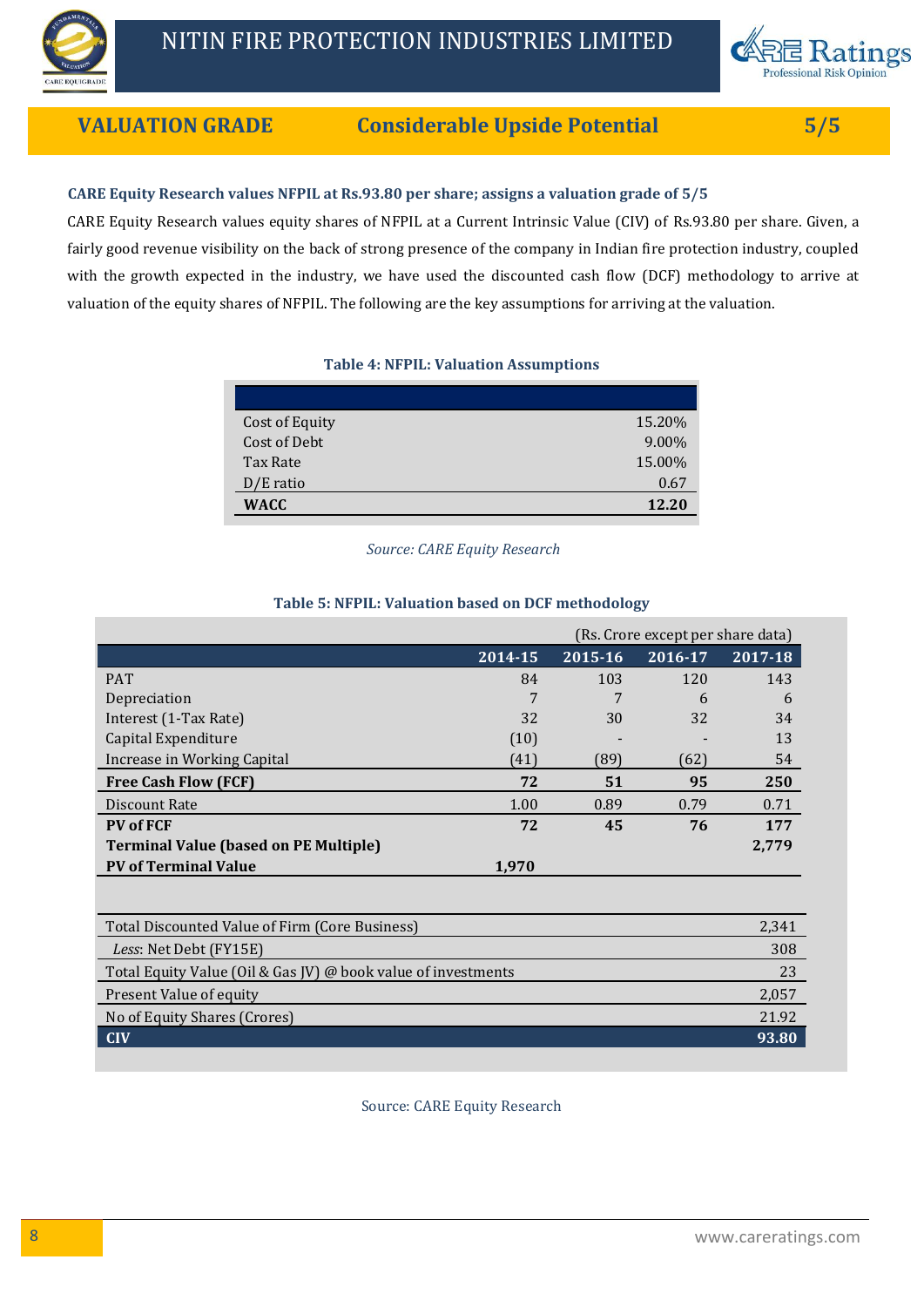



**Chart 4: NFPIL: One year forward rolling P/E Chart 5: NFPIL: One year forward rolling P/B**



Source: BSE and CARE Equity Research Note: Market Price has been adjusted for stock split & bonus

The CIV of Rs.93.80 per share is around 46.22% above the current market price (CMP) of Rs.64.15 per share. At CIV of Rs.93.80, one year forward P/E is around 22.80 and one year forward P/B is around 22.60. As per the valuation grade scale this results in valuation grade of 5/5 for the equity shares of NFPIL, indicating that equity shares of NFPIL have 'Considerable Upside Potential'. For last 15 trading days, average closing price of NFPIL equity shares has been around Rs.64.31 per share, with average daily volumes of 4,50,551 shares. Market price of NFPIL's equity shares had reached a high of Rs.64.80 per share and a low of Rs.64.05 per share during the same period.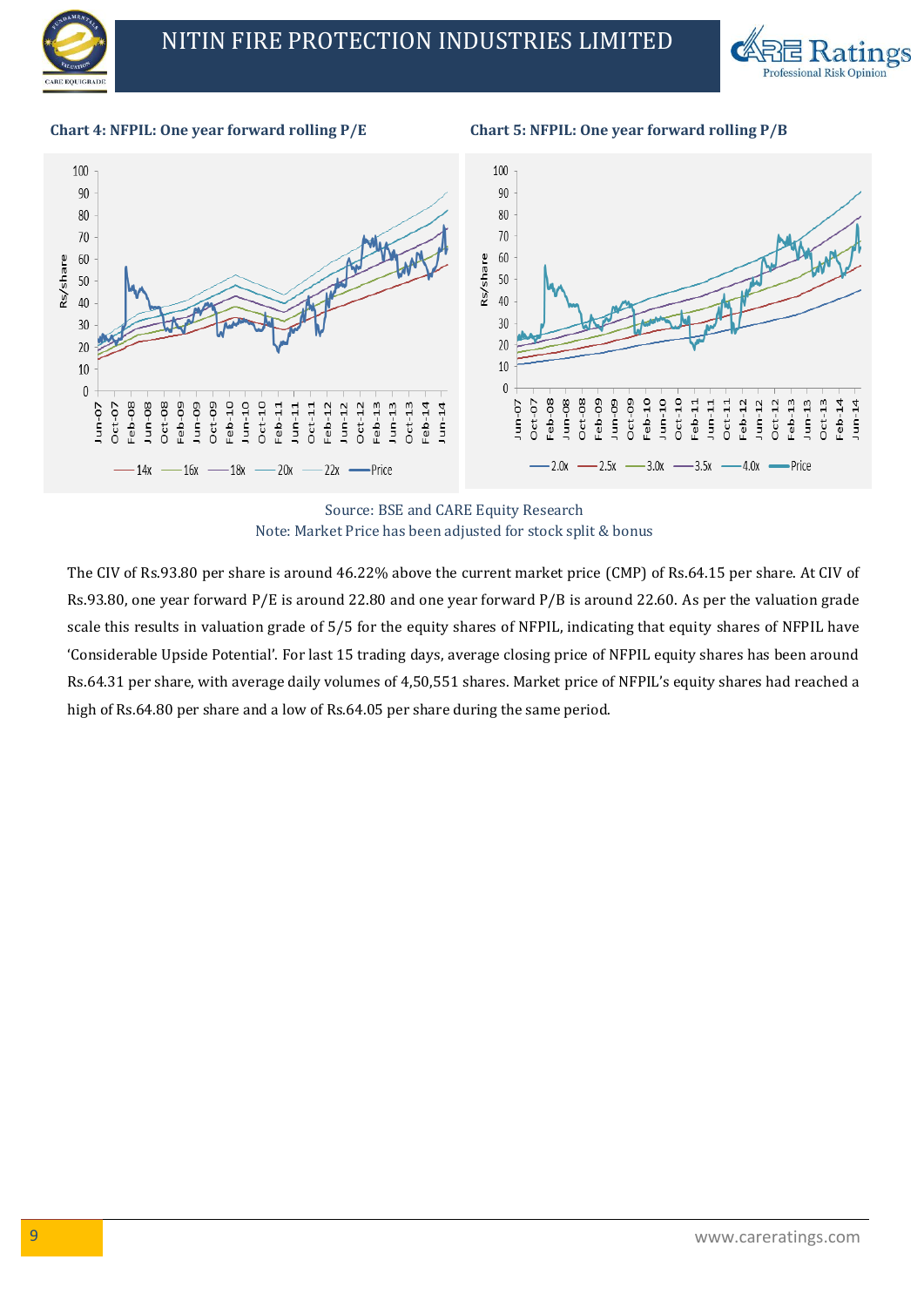



# **COMPANY BACKGROUND**

#### **Company Overview**

Incorporated in 1995, Nitin Fire Protection Industries Ltd (NFPIL) and its subsidiaries are promoted and managed by Mr Nitin Shah and his sons Mr Rahul Shah and Mr Kunal Shah. The company provides solutions for fire detection and fire suppression, and manufactures fire extinguishers. NFPIL is an end-to-end solutions provider for fire protection, safety and security systems. The group provides gas and water based fire protection. It is also engaged in fire detection, alarm, building automation and security. The group also manufactures and trades in high-pressure seamless cylinders (compressed natural gas [CNG] and industrial cylinders) and CNG refueling systems. NFPIL's facilities are located at MIDC, Vashi (Maharashtra) and in Andhra Pradesh.

NFPIL has four international subsidiaries, two in UAE, one in Singapore and one in Europe. The company has a 100% beneficiary stake in New Age Co LLC (UAE) which was earlier an associate before April 2010. New Age Co LLC is an approved vendor for all the seven emirates, and has a strong track-record in providing fire protection services and maintenance services in UAE. The company also trades in fire protection, safety and security systems in UAE through Nitin Ventures FZE, in Singapore through Nitin Global PTE Limited and in Europe through Firetech Systems Limited (commenced operations in 2013). Worthington Nitin Cylinders Ltd (WNCL), which was earlier a wholly owned subsidiary, is now an associate company, post-sale of NFPIL's 60% stake in the company to Worthington Industries Inc., since December 28, 2010. NFPIL also continues to be a part of a non-integrated un-incorporated joint venture for an oil & gas block in Rajasthan, (NELP VI) where it has 11.1% equity ownership.



#### *Chart 6: NFPIL's Business Structure*

*Source: Company*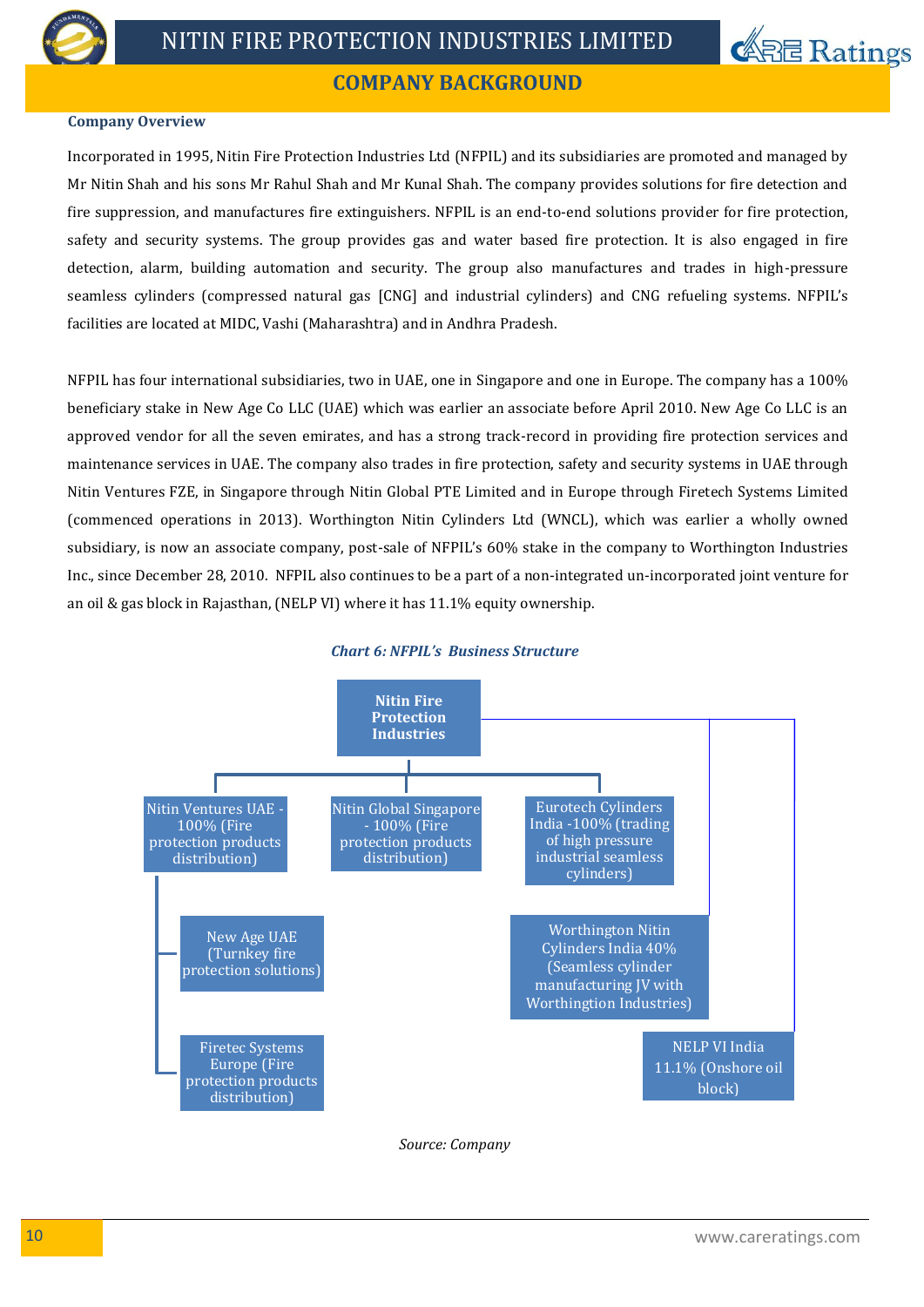



# **SNAPSHOT OF THE INDUSTRY**

The fire protection industry market has increased as safety and security has gained more importance. The cost due to losses from fire worldwide is estimated at approximately 1% of global GDP with an increasing tendency. The total world market for fire protection business has shown an upward trajectory. However, the growth rate varies according to different segments and countries. Estimated worldwide market size is approximately USD 100 bn and expected to grow at CAGR of 10%.

India has witnessed tremendous growth in retail, banking, housing, infrastructure, telecom, pharmaceuticals, entertainment, power, IT, and ITES sectors which has led to an expansion in market for Indian fire protection market. The rapid expansion in the number of malls and multiplexes, in India as well as growth in the manufacturing segment, particularly pharmaceuticals and automotive industries has created growth opportunities for the industry. As the economy grows, both industry and government are updating fire protection systems for continued operations in industrial plants and offices. Also, the government regulations for fire safety are now getting mandatory and this further enhances the market outlook for fire protection systems in India.



*Chart 7: End user sectors for fire extinguishing systems in India*

Source: Industry & CARE Research

The organized market constitutes 50% of the total market in India and is expected to grow at 31.3% CAGR from USD 0.6 bn to USD1.9 bn in 2015, resulting in the organized sector's share to increase to 52% in 2015.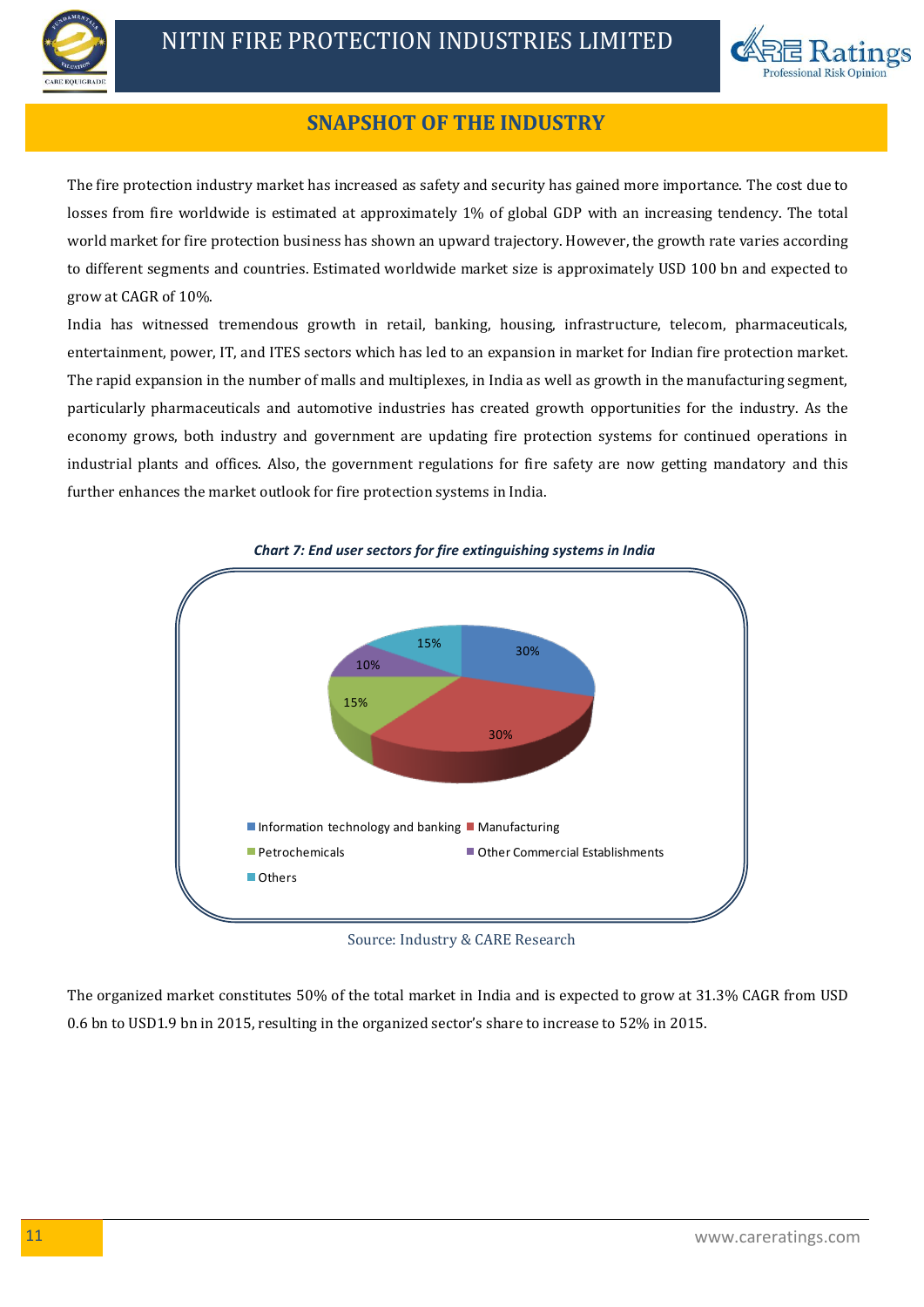



# **FINANCIAL STATISTICS**

#### **Consolidated Income Statement**

| (Rs. Crore)                                    | <b>FY12</b> | <b>FY13</b> | <b>FY14UA</b> | <b>FY15E</b> | <b>FY16E</b> | <b>FY17E</b> |
|------------------------------------------------|-------------|-------------|---------------|--------------|--------------|--------------|
| <b>Net Revenues</b>                            | 536         | 705         | 1,016         | 1,218        | 1,401        | 1,582        |
| <b>EBITDA</b>                                  | 67          | 81          | 114           | 135          | 156          | 178          |
| Depreciation and amortization                  | 3           | 5           | 11            | 7            |              | 6            |
| <b>EBIT</b>                                    | 64          | 76          | 103           | 127          | 149          | 172          |
| Interest                                       | 17          | 25          | 31            | 35           | 33           | 36           |
| <b>PBT</b>                                     | 51          | 69          | 74            | 93           | 116          | 136          |
| Ordinary PAT (Before minority interest)        | 44          | 59          | 71            | 84           | 103          | 120          |
| <b>PAT</b> (After minority interest)           | 44          | 59          | 71            | 84           | 103          | 120          |
| <b>Fully Diluted Earnings Per Share* (Rs.)</b> | 2.0         | 2.6         | 3.0           | 3.8          | 4.7          | 5.5          |
| Dividend, including tax                        | 9           | 5           | 5             | 5            | 5            | 5            |

\*Calculated based on ordinary PAT on Current Face Value of Rs.2/- per share

## **Consolidated Balance Sheet**

| (Rs. Crore)                                                | <b>FY12</b> | <b>FY13</b>  | <b>FY14UA</b> | <b>FY15E</b> | <b>FY16E</b> | <b>FY17E</b> |
|------------------------------------------------------------|-------------|--------------|---------------|--------------|--------------|--------------|
| Tangible Net worth <i>(including Minority Interest)</i>    | 266         | 317          | 370           | 463          | 566          | 686          |
| Debt (incl. Preference Shares)                             | 293         | 353          | 392           | 411          | 404          | 440          |
| Deferred Liabilities                                       | 0           | $\mathbf{0}$ | 0             | $\theta$     |              | $\Omega$     |
| <b>Capital Employed</b>                                    | 559         | 670          | 763           | 874          | 971          | 1,126        |
| Net Fixed Assets, incl. Capital WIP, net of revaln reserve | 128         | 182          | 199           | 202          | 195          | 189          |
| Investments                                                | 66          | 36           | 36            | 37           | 37           | 37           |
| Inventory                                                  | 78          | 74           | 127           | 141          | 141          | 140          |
| Loans and Advances                                         | 209         | 140          | 177           | 209          | 242          | 276          |
| Receivables                                                | 173         | 265          | 300           | 311          | 382          | 425          |
| Cash and Cash Equivalents                                  | 21          | 58           | 37            | 103          | 118          | 217          |
| Current Assets, Loans and Advances                         | 481         | 537          | 641           | 769          | 889          | 1,063        |
| Less: Current Liabilities and Provisions                   | 116         | 85           | 113           | 128          | 144          | 158          |
| <b>Total Assets</b>                                        | 559         | 670          | 763           | 874          | 971          | 1,126        |

#### **Consolidated Ratios based on Financials**

|                                | <b>FY12</b> | <b>FY13</b> | FY14UA  | <b>FY15E</b> | <b>FY16E</b> | <b>FY17E</b> |
|--------------------------------|-------------|-------------|---------|--------------|--------------|--------------|
| Growth in net revenues         | 22.4%       | 31.5%       | 44.2%   | 19.9%        | 15.0%        | 12.9%        |
| Growth in EBITDA               | 4.4%        | 19.5%       | 41.0%   | 18.6%        | 15.8%        | 13.7%        |
| Growth in PAT                  | 8.8%        | 17.7%       | 35.8%   | 23.6%        | 17.3%        | 15.0%        |
| Growth in EPS                  | $-76.3%$    | 29.3%       | 17.7%   | 26.2%        | 22.9%        | 16.0%        |
| <b>EBITDA</b> Margin           | 12.6%       | 11.4%       | 11.2%   | 11.1%        | 11.1%        | 11.2%        |
| <b>PAT Margin</b>              | 8.8%        | 9.0%        | 7.0%    | 6.9%         | 7.4%         | 7.6%         |
| RoCE                           | 12.8%       | 11.5%       | 13.8%   | 14.1%        | 14.4%        | 14.5%        |
| RoE                            | 19.0%       | 21.9%       | 20.7%   | 20.2%        | 20.1%        | 19.1%        |
| Gross Debt-Equity (times)      | 1.1         | 1.1         | $1.1\,$ | 0.9          | 0.7          | 0.6          |
| Net Debt-Equity (times)        | 1.0         | 0.9         | $1.0\,$ | 0.7          | 0.5          | 0.3          |
| Interest Coverage (times)      | 4.0         | 3.2         | 3.7     | 3.9          | 4.7          | 4.9          |
| Current Ratio (times)          | 4.1         | 6.3         | 5.7     | 6.0          | 6.1          | 6.7          |
| <b>Inventory Days</b>          | 111         | 102         | 64      | 65           | 66           | 67           |
| Receivable Days                | 141         | 113         | 102     | 92           | 90           | 93           |
| Price / Earnings (P/E) Ratio   | 32.2        | 23.9        | 19.7    | 16.7         | 13.6         | 11.7         |
| Price / Book Value(P/BV) Ratio | 5.3         | 4.5         | 3.8     | 3.0          | 2.5          | 2.1          |
| Enterprise Value (EV)/EBITDA   | 24.9        | 21.1        | 15.5    | 12.7         | 10.8         | 9.2          |

**Source: Company, CARE Equity Research**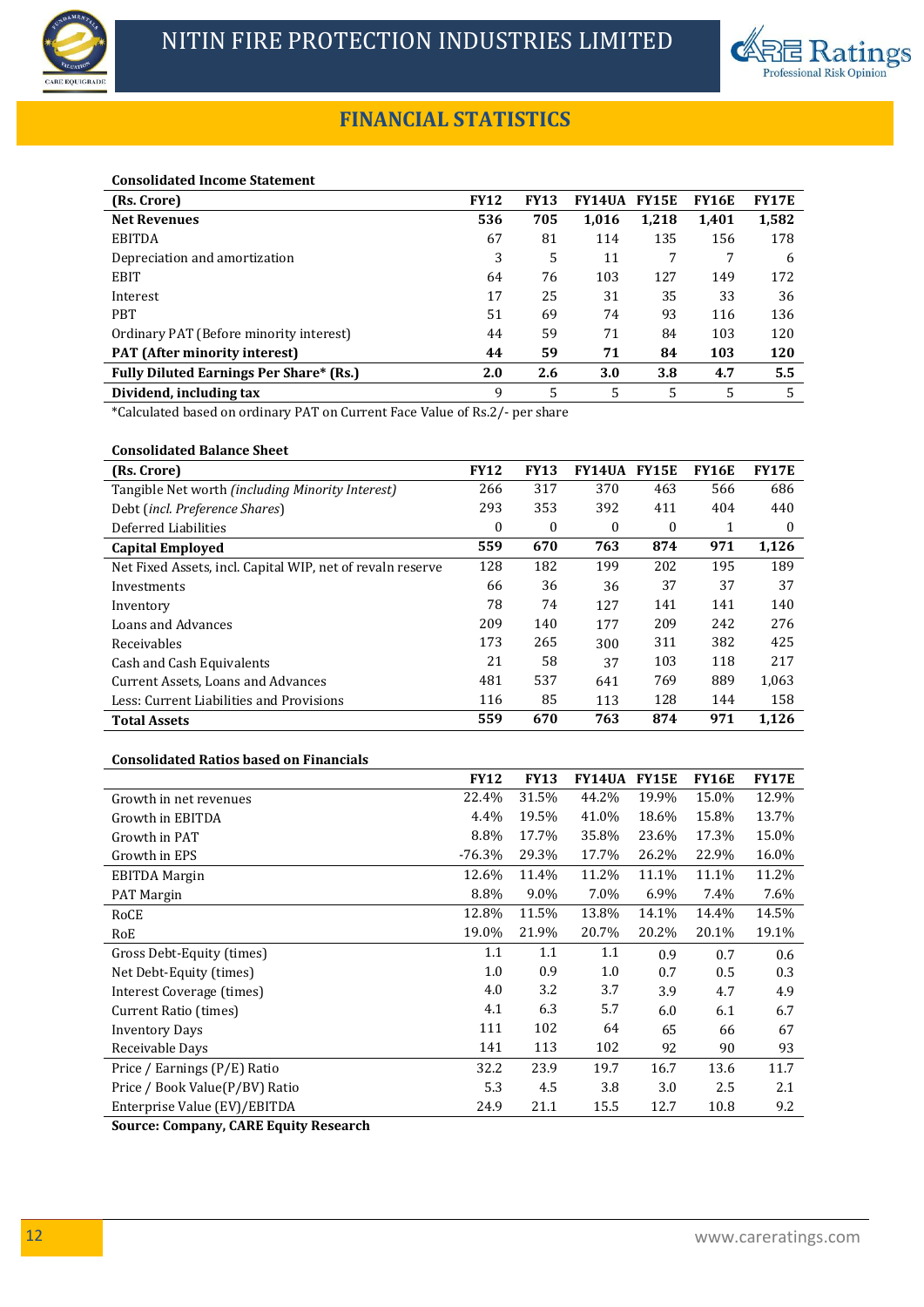



# **EXPLANATION OF GRADES EXPLANATION OF GRADES**

## **CARE EquiGrade Grid (CEG)**

Through CEG, CARE Equity Research addresses two critical factors considered by an investor while investing in a particular company's equity shares:

1. **Fundamentals:** Whether the company is fundamentally sound with respect to its business, its financial position, its management and its prospects.

2. **Valuation:** What is the Current Intrinsic Value (CIV) of the stock and how it compares vis-a-vis its Current Market Price (CMP).

These factors are answered assigning quantitative grades to both these parameters. CEG is the snapshot of 'Fundamental Grade' and 'Valuation Grade' assigned by CARE Equity Research.

#### **Fundamental Grade**

This grade represents how sound the company is fundamentally, vis-à-vis other listed companies in India. This grade captures:

- 1. Business Fundamentals and Prospects
- 2. Financial Soundness
- 3. Management Quality
- 4. Corporate Governance Practices

The grade is assigned on a five-point scale as under:

| <b>CARE Fundamental Grade</b> | <b>Evaluation</b>          |
|-------------------------------|----------------------------|
| 5/5                           | <b>Strong Fundamentals</b> |
| 4/5                           | Very Good Fundamentals     |
| 3/5                           | Good Fundamentals          |
| 2/5                           | Modest Fundamentals        |
| 1/5                           | Weak Fundamentals          |

#### **Valuation Grade**

This grade represents the potential value in the company's equity share for the investor over a 1-year period. The Current Intrinsic Value (CIV) or the price arrived by CARE Equity Research on fundamental basis is compared with the Current Market Price (CMP) of the stock and the grade is assigned based on the gap between CIV and CMP of the stock.

The grade is assigned on a five-point scale as under:

| <b>CARE Valuation Grade</b> | <b>Evaluation</b>                                        |
|-----------------------------|----------------------------------------------------------|
| 5/5                         | Considerable Upside Potential (>25% upside from CMP)     |
| 4/5                         | Moderate Upside Potential (10-25% upside from CMP)       |
| 3/5                         | Fairly Priced (+/-10% from CMP)                          |
| 2/5                         | Moderate Downside Potential (10-25% downside from CMP)   |
| 1/5                         | Considerable Downside Potential (>25% downside from CMP) |

**Grading determination is a matter of experienced and holistic judgment, based on relevant quantitative and qualitative factors of the company in relation to other listed companies**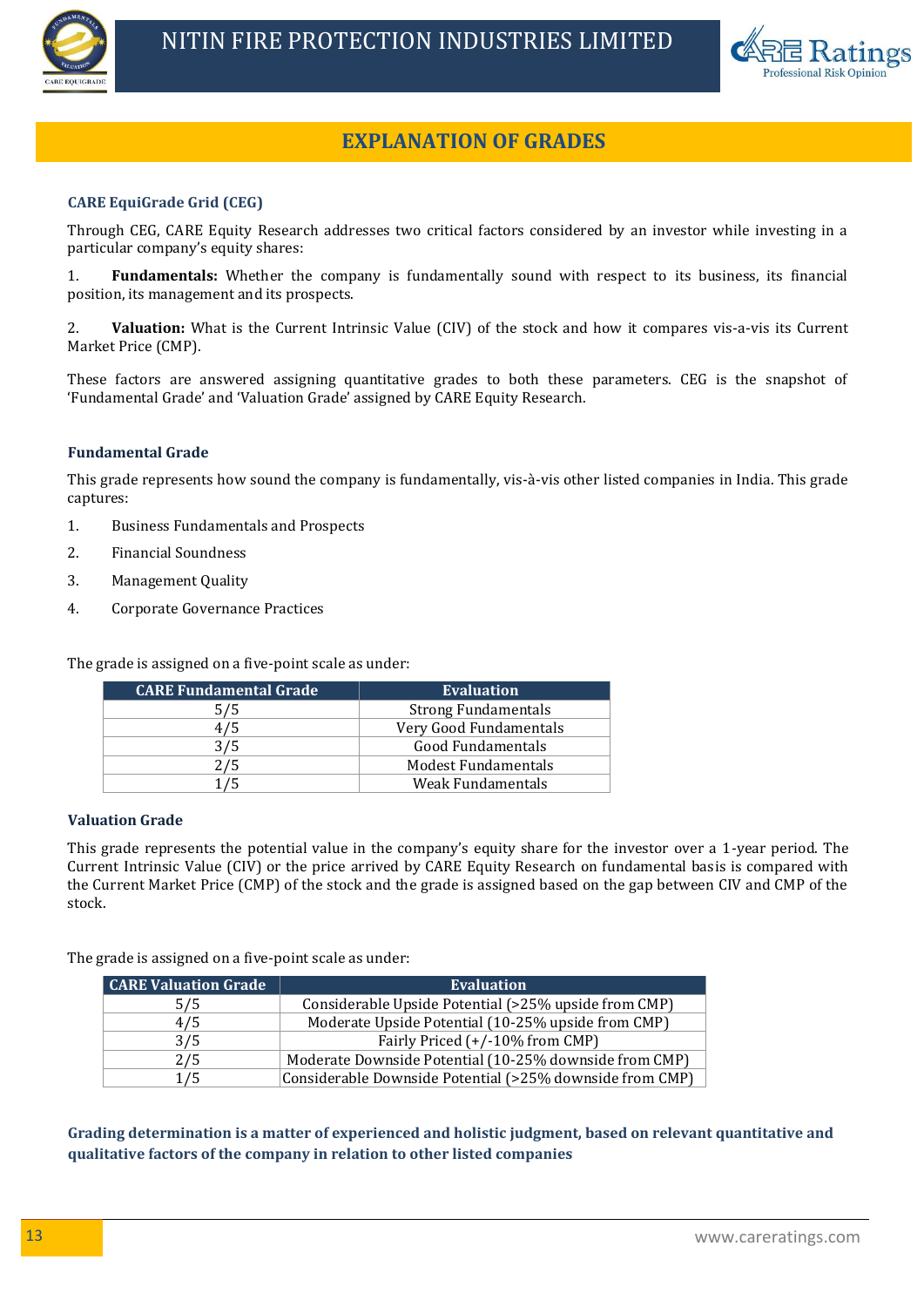



#### **DISCLOSURES**

- Each member of the team involved in the preparation of this grading report, hereby affirms that there exists no conflict of interest that can bias the grading recommendation of the company.
- This report has been sponsored by the company.

#### **DISLCLAIMER**

This report is prepared by Credit Analysis & Research Limited [CARE]. CARE has taken utmost care to ensure accuracy and objectivity while developing this report based on information available in public domain or from sources considered reliable. However, neither the accuracy nor completeness of information contained in this report is guaranteed. Opinions expressed herein are our current opinions as on the date of this report.

CARE's valuation of the security is mainly based on company-specific fundamental factors. Equity prices are affected by both fundamental factors as well as market factors such as – liquidity, sentiment, broad market direction etc. The impact of market factors can distort the price of the security thereby deviating from the intrinsic value for extended period of time. CARE EquiGrade on a security should not be construed as recommendation to buy, sell or hold a security; also it is not a comment on the suitability of the investment to the reader. The subscriber / user assume the entire risk of any use made of this report or data herein. CARE specifically states that it or any of its divisions or employees do not have any financial liabilities whatsoever to the subscribers / users of this report. This report is for personal information only of the authorised recipient in India only. This report or part of it should not be reproduced or redistributed or communicated directly or indirectly in any form to any other person, especially outside India or published or copied for any purpose.

Published by Credit Analysis & Research Ltd., 4th Floor Godrej Coliseum, Off Eastern Express Highway, Somaiya Hospital Road, Sion East, Mumbai – 400 022.

CARE is not responsible for any errors or omissions in analysis/inferences/views or for results obtained from the use of information contained in this report and especially states that CARE (including all divisions) has no financial liability whatsoever to the user of this product. This report is for the information of the intended recipients only and no part of this report may be published or reproduced in any form or manner without prior written permission of CARE.